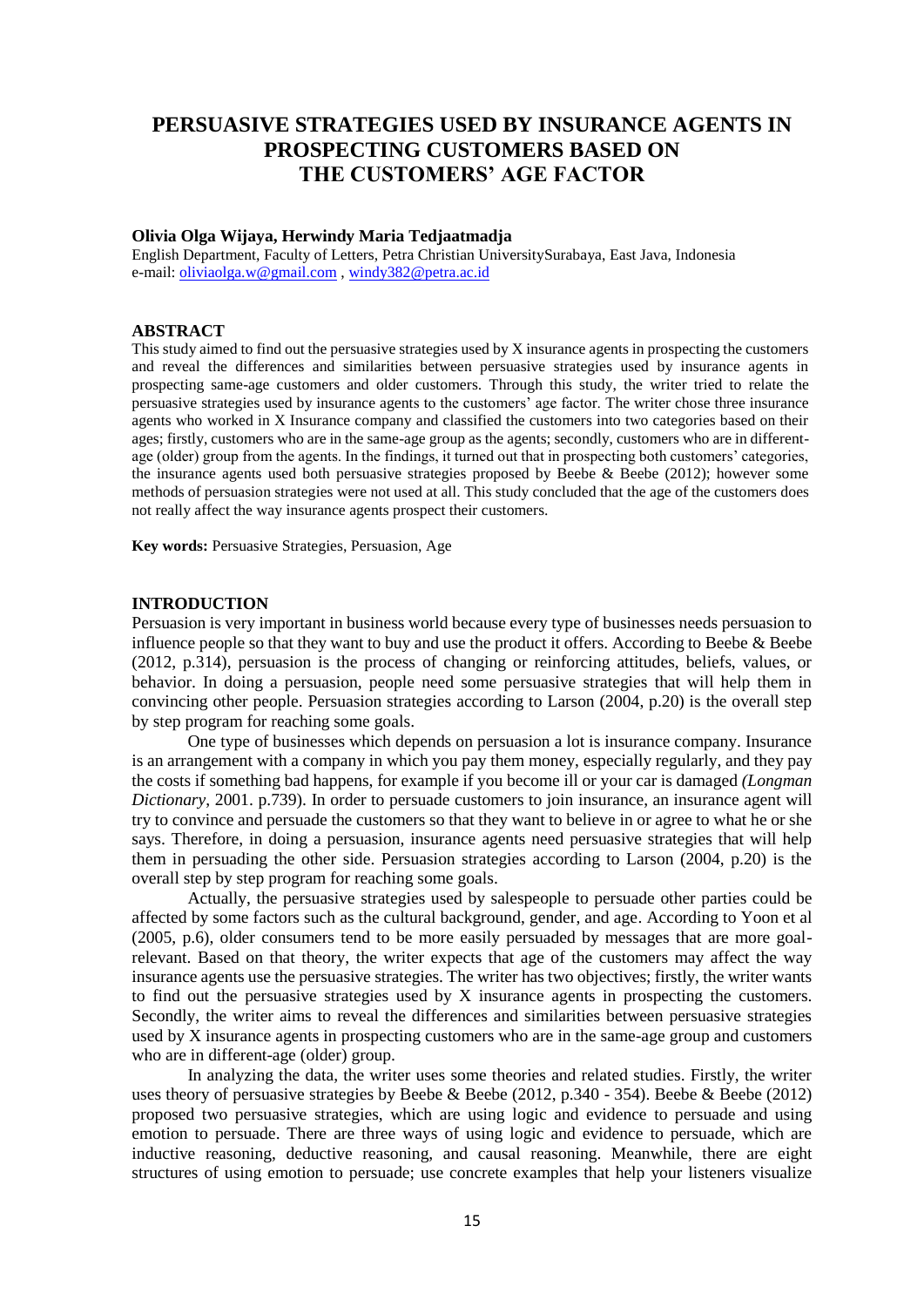what you describe, use nonverbal behavior to communicate, use emotion-arousing words, use visual images to evoke emotions, use appropriate metaphors and similes, use appropriate fear appeals, consider using appeals to several emotions, and tap audience members' beliefs in shared myths. As another main theory, the writer also uses persuasive strategies and age by Yoon et al (2005). Some research (Carstensem et al., 1999, Blaney, 1986, Clary et al, 1994, cited in Yoon et al, p.6-7) implies that emotionally-relevant messages are much more attractive for older adults.

The writer also uses some studies which have been done before to get information related to the study. The thesis entitled Persuasive Strategies Used on the Phone by Male and Female Insurance Salespeople in Surabaya (Hatane, 2011) helps the writer to have a better understanding of how to deal with insurance agents. Moreover, the writer uses Characteristics of the Persuasive Strategies table of Persuasive Strategies Used by James Farmer Jr. and Samantha Booke in the Great Debaters Film (Alexander, 2012).

#### **METHODS**

This study used descriptive qualitative approach to get and analyze the data. In order to get the data, the writer would analyze the verbal communication between insurance agents and their customers. The writer chose three insurance agents who are in their 20s because the people who are in their 20s are considered to be young people. Also, the writer chose insurance agents who have worked in X insurance company at least for one year. The writer chooses to get the data from X insurance company because X insurance company is selected by Investor Magazine in 2015 as one of the best insurances in Indonesia.

Since this study concerned about the customers' age factor, the writer classified the customers into two categories based on their age; firstly, customers who are in the same-age group as the agents and secondly, customers who are in different-age (older) group from the agents. Each insurance agent would prospect two customers; one from same-age group, and the other one from older group. The writer recorded the real conversations that happened while the insurance agents were prospecting their customers.

The unit of analysis in this study was per utterance. Utterance means speech that was bounded by silence. One utterance could be analyzed as more than one persuasive strategy. The writer classified the persuasive utterances based on the customers' age. Furthermore, the writer also separated the data based on Beebe & Beebe's persuasive strategy theory (2012) and categorized the data into the methods of persuasive strategies. After that, the writer found the persuasive strategy that was mostly used by insurance agents in prospecting different-age (older) customers and sameage customers by calculating the percentage of each method and strategy.

## **FINDINGS AND DISCUSSION**

Firstly, the writer would answer the first research question; The persuasive strategies used by insurance agents in prospecting customers who are in the same-age group and customers who are in different-age (older) group.

Table 1: Persuasive Strategies Used by Insurance Agents in Prospecting Customers who are in The Same-age Group

| <b>Persuasive Strategies</b> |                               | <b>Same-age Group Customers</b> |            |
|------------------------------|-------------------------------|---------------------------------|------------|
|                              |                               | <b>Number</b>                   | Percentage |
| Using Logic and              | <b>Inductive Reasoning</b>    | 31                              | 33.33%     |
| Evidence to                  | Deductive Reasoning           | 25                              | 26.88%     |
| Persuade                     | <b>Causal Reasoning</b>       | $\theta$                        | $0\%$      |
|                              | <b>Total</b>                  | 56                              | 60.21%     |
| Using Emotion to             | Use concrete examples that    | 21                              | 22.58 %    |
| Persuade                     | help your listeners visualize |                                 |            |
|                              | what you describe             |                                 |            |
|                              | emotion-arousing<br>Use       |                                 | 0%         |
|                              | words                         |                                 |            |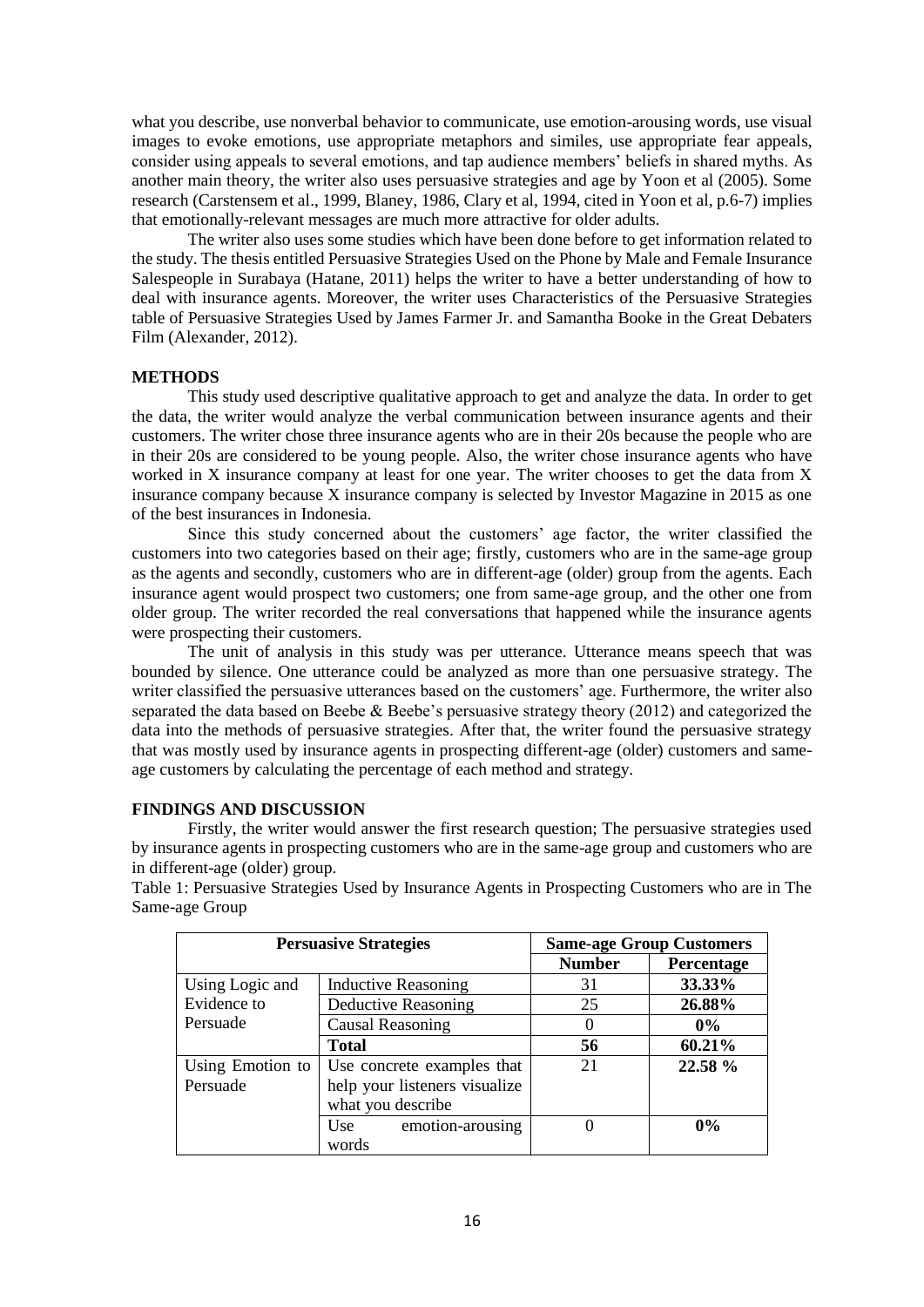| <b>TOTAL</b>                 | 93 | 100%     |
|------------------------------|----|----------|
| <b>Total</b>                 | 37 | 39.78%   |
| beliefs in shared myths      |    |          |
| Tap audience members'        |    | $1.07\%$ |
| several emotions             |    |          |
| Consider using appeals to    | 11 | 11.83%   |
| Use appropriate fear appeals |    | $0\%$    |
| and similes                  |    |          |
| Use appropriate metaphors    | 3  | $3.22\%$ |
| emotions                     |    |          |
| Use visual images to evoke   |    | $1.07\%$ |

From the table, the writer concluded that in prospecting the customers who are in the sameage group, the insurance agents used both persuasive strategies, but some methods such as causal reasoning, emotion-arousing words, and appropriate fear appeals were not used. There was a possibility that the insurance agents did not use some methods because they were not really close and familiar with the customers. The customers might find it was impolite if the insurance agents used emotion-arousing words and appropriate fear appeals in their first meeting. Furthermore, the insurance agents used more logic and evidence in persuading the same-age customer, especially by using inductive reasoning (33.33%). Probably, the insurance agents preferred to use inductive reasoning when the insurance agents wanted to persuade or reassure the customer about something because most of the time, inductive reasoning was used when the agents tried to convince the customer to believe in what they said and join the insurance.

| <b>Persuasive Strategies</b> |                                                                                  | Different-age (Older) |            |
|------------------------------|----------------------------------------------------------------------------------|-----------------------|------------|
|                              |                                                                                  | <b>Customers</b>      |            |
|                              |                                                                                  | <b>Number</b>         | Percentage |
| Using Logic and              | <b>Inductive Reasoning</b>                                                       | 28                    | 28.28%     |
| Evidence to                  | Deductive Reasoning                                                              | 45                    | 45.45%     |
| Persuade                     | <b>Causal Reasoning</b>                                                          | $\mathbf{0}$          | $0\%$      |
|                              | <b>Total</b>                                                                     | 73                    | 73.73%     |
| Using Emotion to<br>Persuade | Use concrete examples that<br>help your listeners visualize<br>what you describe | 14                    | 14.14%     |
|                              | Use<br>emotion-arousing<br>words                                                 | $\theta$              | 0%         |
|                              | Use visual images to evoke<br>emotions                                           | $\theta$              | 0%         |
|                              | Use appropriate metaphors<br>and similes                                         | 2                     | 2.02%      |
|                              | Use appropriate fear appeals                                                     | $\boldsymbol{0}$      | 0%         |
|                              | Consider using appeals to<br>several emotions                                    | 9                     | 9.09%      |
|                              | Tap audience members'<br>beliefs in shared myths                                 | $\mathbf{1}$          | 1.01%      |
|                              | <b>Total</b>                                                                     | 26                    | 26.26%     |
|                              | <b>TOTAL</b>                                                                     | 99                    | 100%       |

Table 2: Persuasive Strategies Used by Insurance Agents in Prospecting Customers who are in The Different-age (Older) Group.

The table above shows that in prospecting the customers who are in different-age (older) group, the insurance agents generally used both persuasive strategies. However, some methods such as causal reasoning, using emotion-arousing words, using visual images, and using appropriate fear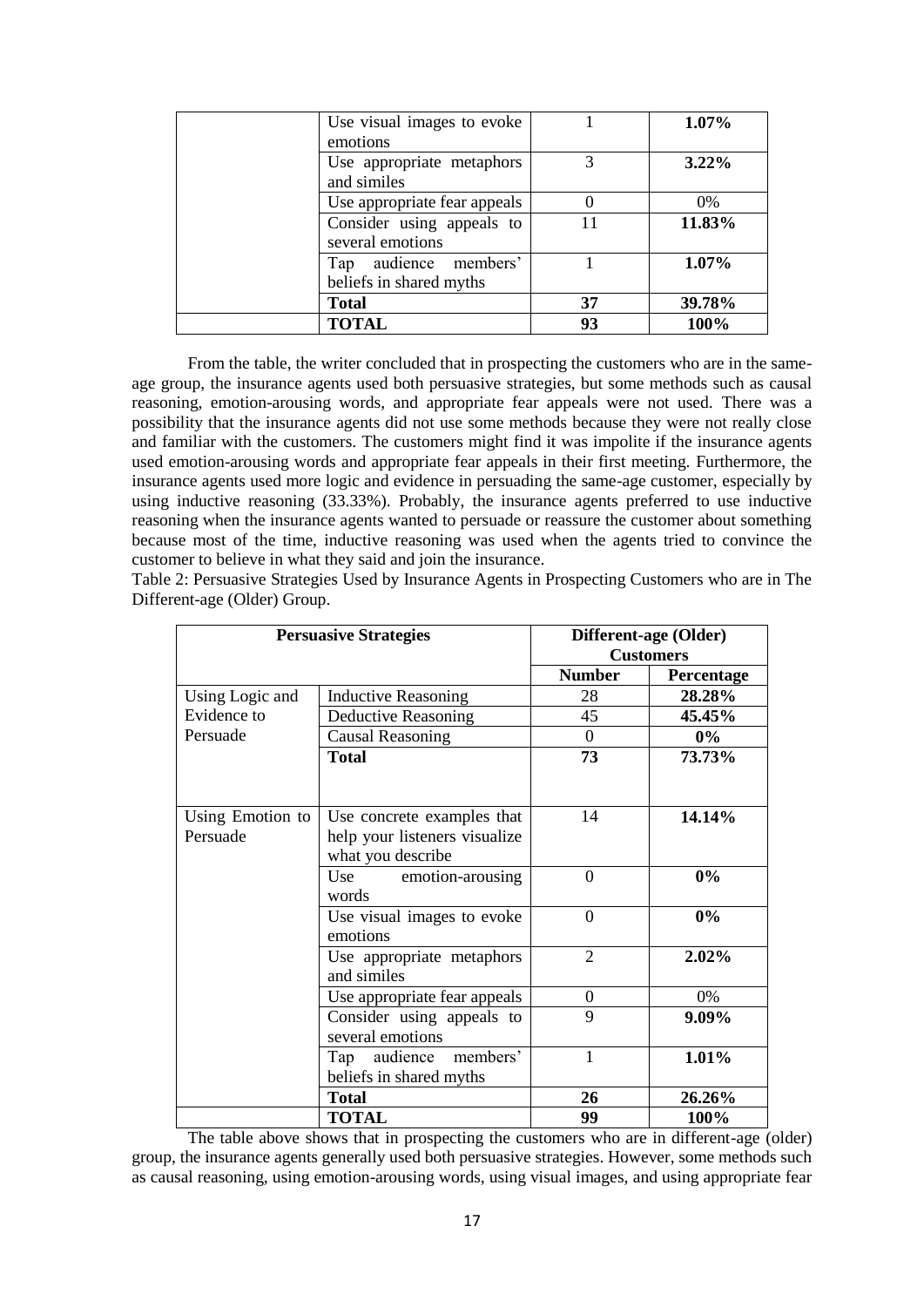appeals were not used. Maybe, the insurance agents would use causal reasoning if the customers had a lot of questions. However, most of the time, it was the insurance agents who took the dominant role because they were still in the step of presenting the concept or product. There was a possibility that causal reasoning would be used by the insurance agents if they were in the next step of prospecting. Meanwhile, the insurance agents did not use using emotion-arousing words and appropriate fear appeals at all maybe because the insurance agents just knew the customers slightly. Moreover, from the table we could see that the insurance agents used more logic and evidence in persuading the same-age customer, especially by using deductive reasoning (45.45%). Probably, the insurance agents used deductive reasoning when they needed to explain and elaborate their ideas.

Then, the writer would answer the second research question regarding the differences and similarities of persuasive strategies used by insurance agents in prospecting customers. This following table would show the result:

Table 3: Occurrence of Persuasive Strategies Used by Insurance Agents in Prospecting Customers who are in the Same-age group and Different-age (Older) group

| <b>Persuasive Strategies</b> |                                                                                  | Same-age<br>Group<br><b>Customers</b> | Different-age<br>(Older) Group<br><b>Customers</b> |
|------------------------------|----------------------------------------------------------------------------------|---------------------------------------|----------------------------------------------------|
| Using Logic and              | <b>Inductive Reasoning</b>                                                       | 33.33%                                | 28.28%                                             |
| Evidence to                  | Deductive Reasoning                                                              | 26.88%                                | 45.45%                                             |
| Persuade                     | <b>Causal Reasoning</b>                                                          | $0\%$                                 | $0\%$                                              |
|                              | <b>TOTAL</b>                                                                     | 60.21 %                               | 73.73%                                             |
| Using Emotion to<br>Persuade | Use concrete examples that<br>help your listeners visualize<br>what you describe | 22.58%                                | 14.14%                                             |
|                              | Use emotion-arousing<br>words                                                    | $0\%$                                 | $0\%$                                              |
|                              | Use visual images to evoke<br>emotions                                           | $1.07\%$                              | $0\%$                                              |
|                              | Use appropriate metaphors<br>and similes                                         | $3.22\%$                              | 2.02%                                              |
|                              | Use appropriate fear appeals                                                     | $0\%$                                 | $0\%$                                              |
|                              | Consider using appeals to<br>several emotions                                    | 11.83%                                | 9.09%                                              |
|                              | members'<br>audience<br>Tap<br>beliefs in shared myths                           | 1.07%                                 | 1.01%                                              |
|                              | <b>TOTAL</b>                                                                     | 39.78%                                | 26.26%                                             |

From the table above we could see the differences between persuasive strategies used by X insurance agents in prospecting customers who are in the same-age group and customers who are in different-age (older) group. Firstly, the difference was the percentage of persuasive strategies used by the agents. Secondly, the difference could be seen in the percentage of insurance agent using emotion to persuade (39.78% using emotion to persuade same-age customers and 26.26% using emotion to persuade different-age (older) customers). Moreover, insurance agents used inductive reasoning (33.33%) more than deductive reasoning while prospecting customers who are in the same-age group. Contrarily, the insurance agents used more deductive reasoning (45.45%) while prospecting older customers. This could possibly happen because older customers are considered to be more critical compare to the same-age customers. In the transcript, older customers sometimes asked for more detailed explanation about the product, process, or regulation whereas the younger ones were more concerned about the general ideas of the insurance. Deductive reasoning probably was the best method for the insurance agents to explain things because usually older people do not like to listen to something which is too complicated or confusing. They tend to focus more on the main point rather than the support because they may already know about many things and have a lot of experiences more than the insurance agents.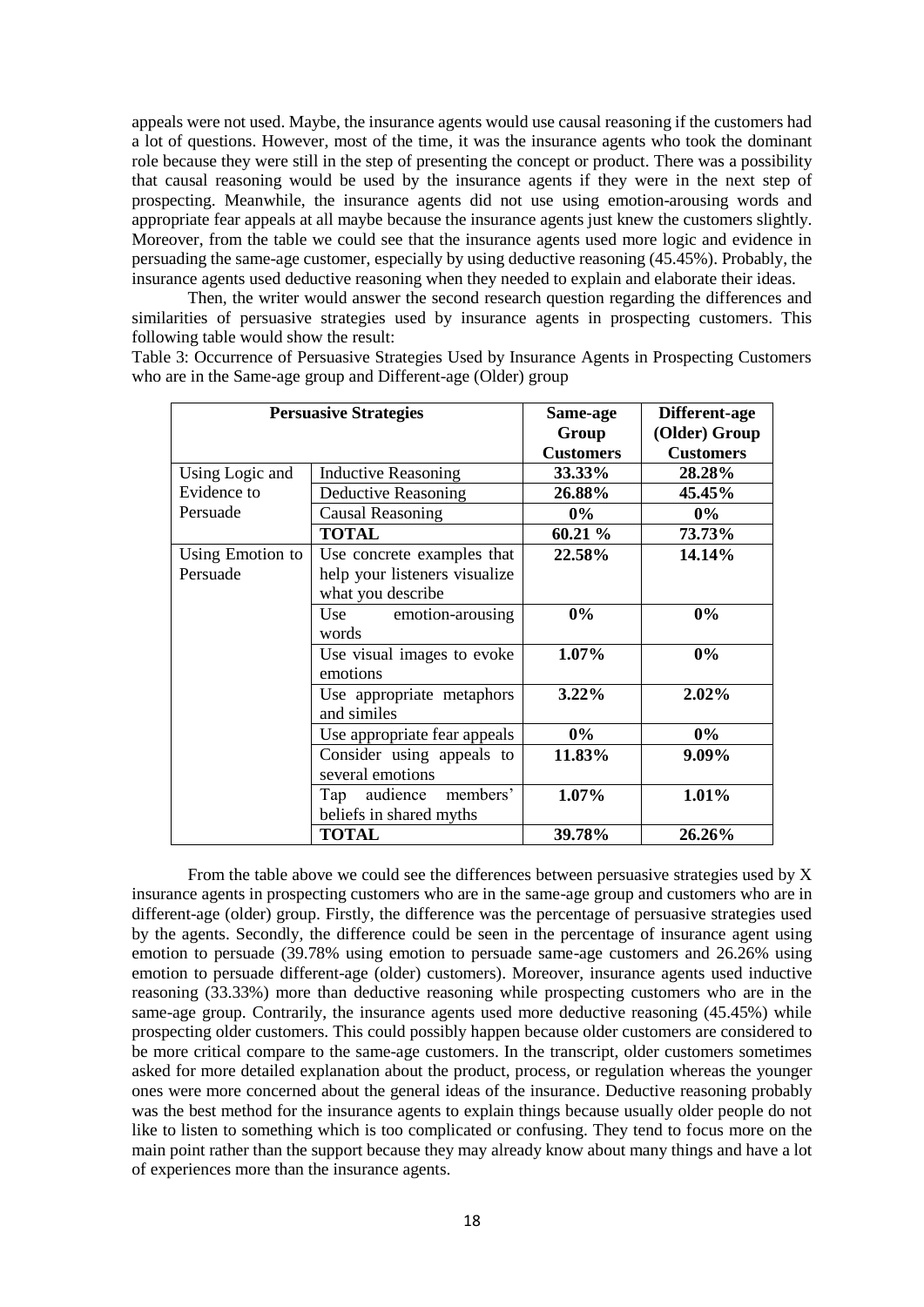We could also see the similarities between persuasive strategies used by X insurance agents in prospecting customers who are in the same-age group and customers who are in different-age (older) group from the table above. Firstly, the insurance agents used both persuasive strategies proposed by Beebe & Beebe (2012) in prospecting both customers' groups; however, causal reasoning, emotion-arousing words, and appropriate fear appeals were not used at all. Another similar thing was the rank of persuasive strategies' methods used by insurance agents in prospecting both groups. The third rank went to "use concrete examples that help your listeners visualize what you describe", continued with "consider using appeals to several emotions" on the fourth rank, and "use appropriate metaphors and similes" was on the fifth rank. In addition to that, the least-used method used by insurance agents was "tap audience members' beliefs in shared myths". "Tap audience members' beliefs in shared myths" was only used by one insurance agent; therefore, probably this method was not a strategy used by insurance agents in general. People's belief or shared myths was different from one to another and it was related to the social background. It might be difficult for the agents to tap the customers' myth. Furthermore, belief or shared myth is a sensitive topic in Indonesia. The next similarity was that in prospecting both customers from same-age and older group, the insurance agents used "using logic and evidence to persuade" more rather than "using emotion to persuade".

This study found out that the customers' age factor did not really affect the way insurance agents prospect their customers. It revealed that the insurance agents use more logic and evidence to persuade both customers' groups. The writer assumed that this could possibly happen because of some factors. The first possible factor was the step of the prospecting process. There are some steps in prospecting customers to join insurance, such as getting the customers' data, presenting the concept or product, following up the customers, and so on. All the insurance agents' in this study were in the step of presenting the concept or presenting the product. The agents would often persuade the customers using description or narration in presenting a concept or product because they were required to use more examples and analogy. Therefore, they might use more inductive and deductive reasoning. Another possible factor was the customers' social background. The customers in this study were mostly worker, teacher, and businesspeople which implied that there was a high possibility that they had good educational background. As workers and businesspeople, they were likely to use their logic rather than emotion.

## **CONCLUSION AND SUGGESTIONS**

This study concluded that the insurance agents used both persuasive strategies proposed by Beebe & Beebe (2012) in prospecting both same-age and older customers. However, this study also revealed that there were differences between the persuasive strategies used by insurance agents in prospecting same-age group customers and older customers. One important different thing was that while prospecting customers who are in the same-age group, insurance agents used more inductive reasoning rather than deductive reasoning. On the other hand, the insurance agents used more deductive reasoning than inductive reasoning while prospecting older customers.

This study also found some similarities between persuasive strategies used by insurance agents in prospecting customers who are in the same-age group and customers who are in differentage (older) group. One important similarity was that in prospecting both customers from same-age and older group, the insurance agents used "using logic and evidence to persuade" more rather than "using emotion to persuade" as their persuasive strategy.

In conclusion, the writer found out that actually the customers' age factor did not really affect the way insurance agents prospect their customers. This study showed that the insurance agents use more logic and evidence to persuade both customers who are in the same-age group and customers who are in different-age (older) group.

Also, the writer hoped that the readers would conduct a further research related to this research. Those who are interested in analyzing the similar topic to this study could give another limitation to the customer's background; for example by choosing the customers based on their profession. Moreover, it would be much better if other researchers do an interview with the insurance agents regarding their thought and consideration while using persuasive strategies.